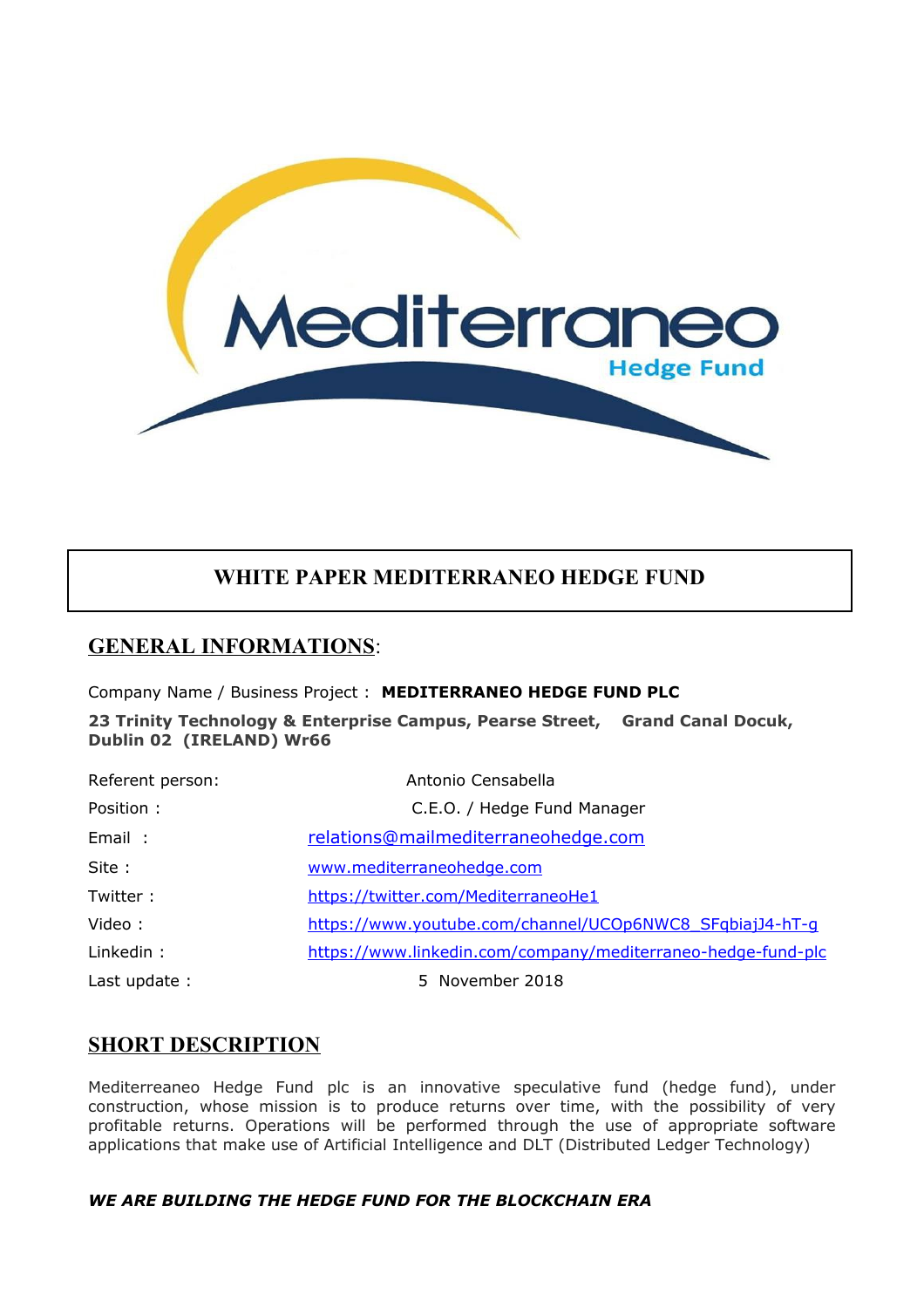# **PRODUCT / SERVICE**

**Hedge funds** are by definition speculative investment funds that, through the use of multiple strategies, pursue the objective of generating a higher return than that deriving from the reference index.

**Hedge funds**, or speculative funds, are based on different strategies ranging from the use of derivatives and financial levers on the domestic and international market, to the opening of short or long positions. The goal is always to obtain a higher return both from the absolute point of view and on a specific market benchmark.

When we talk about **hedge funds**, we refer to funds that can use one or more alternative investment strategies, including hedging against market fluctuations, investing in asset classes such as currencies or non-performing securities and using performance enhancement tools such as leverage, derivatives and arbitrage.

*At a time when global equity markets appear to have reached excessive valuations and may be forced to make further adjustments, hedge funds offer a viable alternative to investors seeking capital appreciation and capital preservation in bear markets. The vast majority of hedge funds make the consistency of return, rather than size, their primary objective.*

*It is important to understand the differences between the various hedge fund strategies because all hedge funds are not the same: investment returns, volatility and risk vary enormously across different hedge fund strategies. Some strategies that are not related to equity markets are able to offer consistent returns with extremely low risk of loss, while others may be more or less volatile than mutual funds.*

**Mediterreaneo Hedge Fund** aims to produce returns that are constant over time, with a low correlation with the reference markets, through individual investments with high financial risk, but with the possibility of very fruitful returns: in fact, dividing the risks into a number of transactions , a single "well" operation can balance different operations without return.

**Mediterraneo Hedge Fund** intends to build a financial world in which the securities are managed on their own. In fact, with the collaboration of the advisors of the various counterparties of the transaction, the blockchain will be an innovative technological infrastructure through which to communicate the smart contracts that automate the entire life cycle of a financial instrument, including the payment phase of the coupons. to each individual investor, on each fixed date. This means that the issuer can directly and automatically pay interest and repay the capital to investors in line with the provisions of the code entered in the smart contract, which evidently was written on the basis of the contents of the bond regulation, previously drafted by lawyers.

**Mediterraneo Hedge Fund** is building a bank made to last, so the attention will come aimed at the elimination of intermediaries and the provision of essential banking services, such as savings and loan accounts. To achieve these objectives, **Mediterraneo Hedge Fund** will require additional licenses, authorizations and partnerships in the most important global financial centers, key jurisdictions to operate in a wider spectrum of fiat currencies and facilitate cross-border transactions without the need for intermediaries.

**Mediterraneo Hedge Fund** also plans to be a member of key financial networks.

The **Hedge Fund** that we are building, when fully operational, will operate through the following scheme, which for the sole purpose of example, reports the operations relative to a bond issue (bond).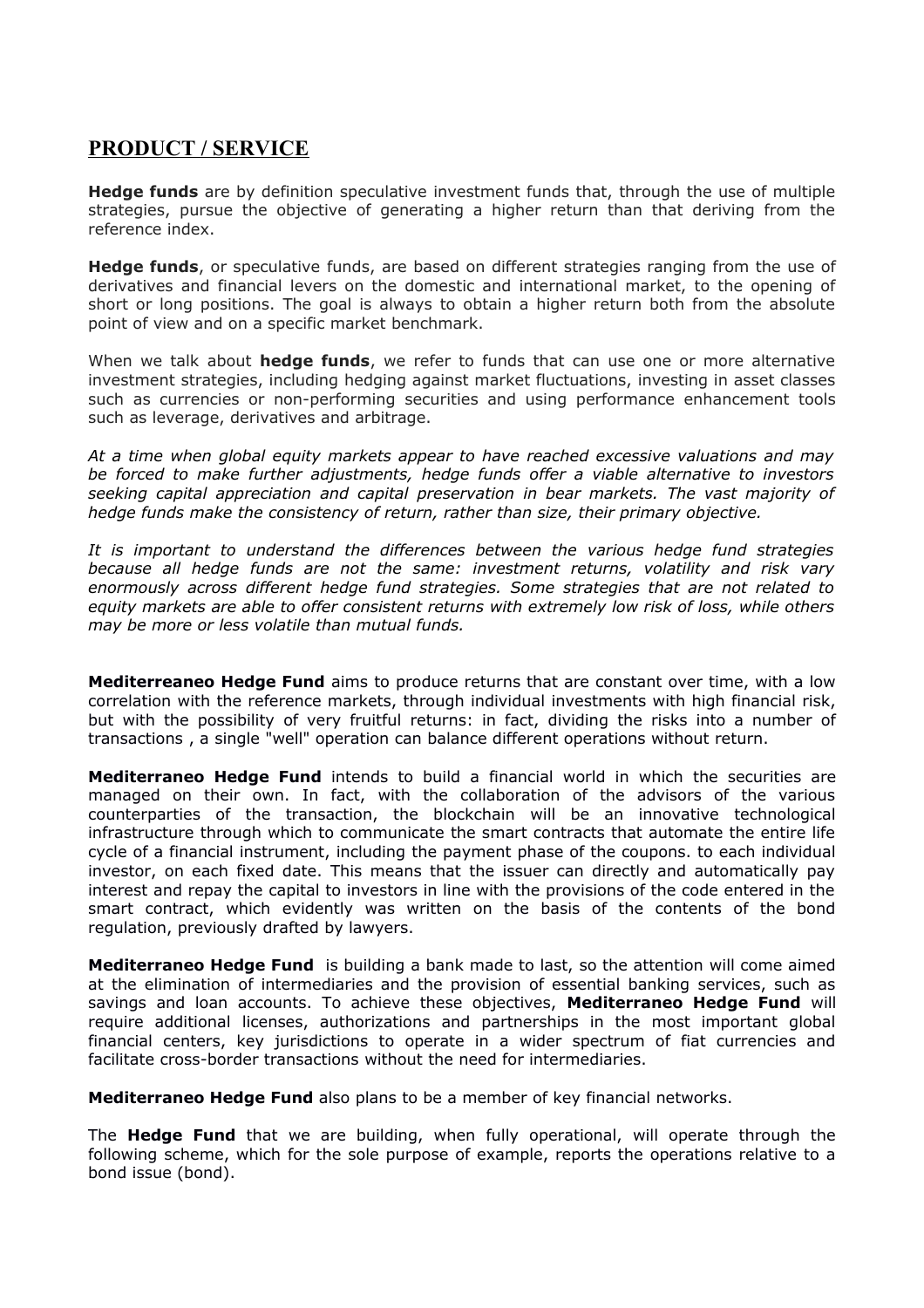## «Distributed Ledger Technology» applied to structured finance: issuance of securities



*Our goal is to become the first blockchain speculative investment fund in the world and provide concrete solutions that help improve efficiency, reduce costs and open new revenue opportunities for our underwriters and brokers.*

*We are in a privileged position to combine all the advantages of a traditional hedge fund with the possibilities inherent in blockchain technology. As such, our bank payment currency supported by fiat currency has the potential to disrupt the approach to international trade and cross-border international transactions.*

*With our initiative we are investing in the future and becoming the world's leading hedge fund blockchain.*

## *KEY FEATURES OF THE HEDGE FUNDS*

Many, but not all, **hedge fund** strategies tend to protect themselves from market downturns in the negotiation phase. **Hedge funds** are flexible in their investment options (they can use short selling, leverage, derivatives such as put, call, options, futures, etc.). **Hedge funds** benefit from a heavy weighting of the remuneration of hedges fund managers towards performance incentives, thus attracting the best brains in the investment sector.

*Hedge funds usually use one or more sophisticated investment instruments or strategies such as:*

- *Short selling;*
- *Derivative instruments such as options and futures;*
- *Hedging;*
- *Financial lever (leverage).*

*Let's see these points in detail now.*

**Hedge funds** have the reputation of being particularly risky instruments. Apart from extremely rare cases, this is the truth. The hedge fund manager is left completely white paper on the tools he can use to increase the capital he has been entrusted with.

 If, for example, other funds generally maintain "long" positions or are simple to purchase even over medium-long periods, **hedge funds** use a whole series of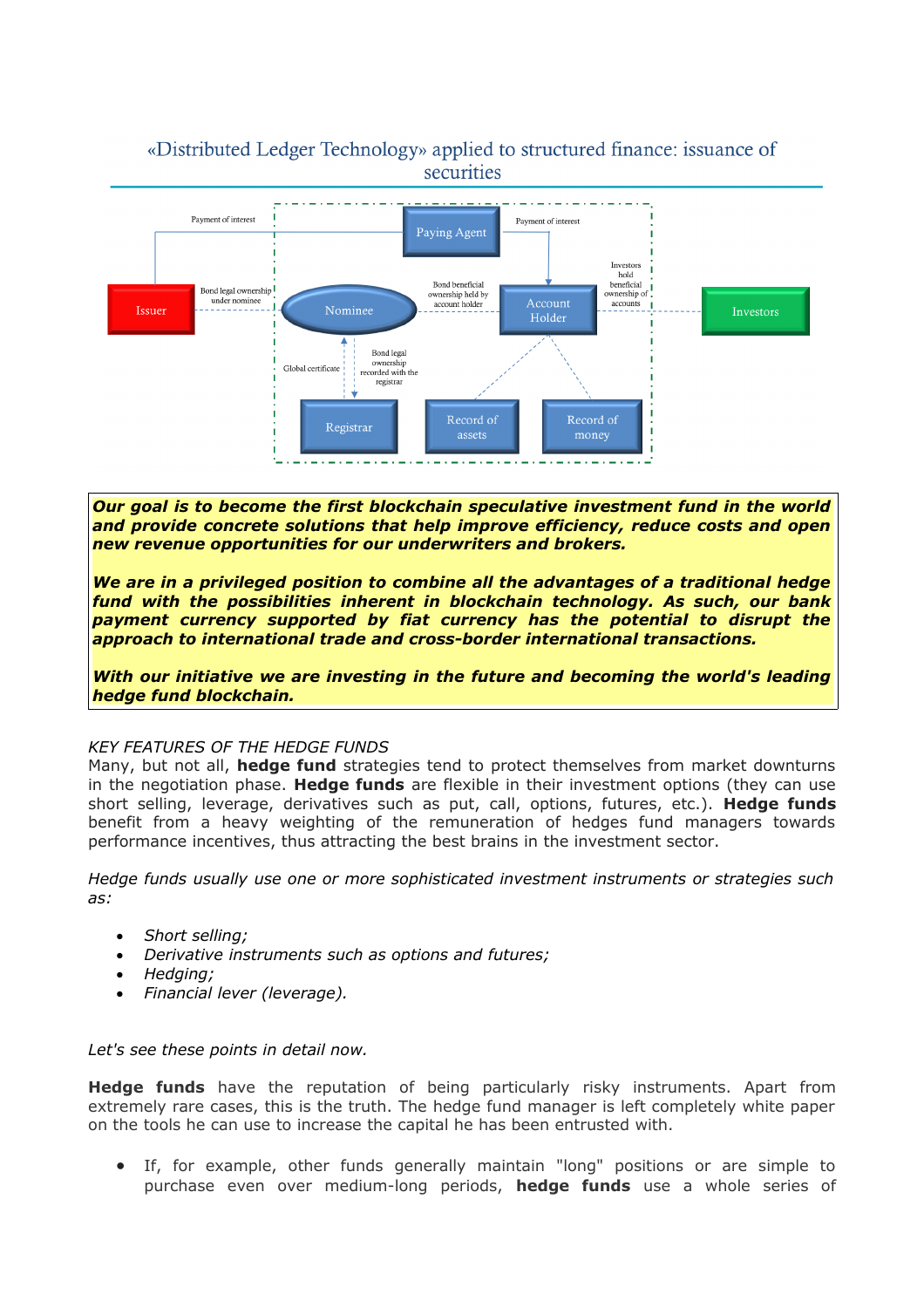instruments and positions that increase both the possibility of returns and the possibility of loss of capital.

- **Short positions**: these are positions on sale, even in the open, which are considered particularly risky especially when aimed at trying to make profits in the very short term.
- **The underlyings and financial instruments are particularly risky**: there is actually nothing that can not end up in the belly of a **hedge fund**, provided that obviously has a high potential return. Derivatives of all kinds, such as futures, options (find out more), swaps (find out more); other funds can also be found inside, turning the hedge into a fund on the bottom.
- **Leverage**: through leveraged operations we mean those transactions for which capital only covers the operating margin and not all of the investment. These are forms of investment that multiply both the possible gains and the possible losses and therefore increase the inherent risk.

#### *Difference between hedge funds and normal investment funds*

One of the primary characteristics of **hedge funds** is their riskiness, as well as the type of return they refer to. Most mutual funds, SICAVs and speculative funds, aim to "replicate" the reference market index, depending on the type of investment made. If, for example, a mutual fund invests in shares, the purpose will be to generate a return equal to that generated by the reference share index.

Unlike the common ones, the **hedge funds** do not want to replicate the yield, but they want to generate a higher one compared to the benchmark index: the yield in question is not in any way correlated with the index, but aims to be higher than that obtainable in other funds that are limited to replicating that index.

*As already mentioned, the difference lies in the fact that the manager of the hedge fund has the purpose of generating an extra return with respect to the reference index, increased by what in the jargon is called Alfa.*

Moreover, **hedge funds** do not have the same security that ETFs can offer, since many are recommended for their ease of management.

#### *How do I get the Alfa or extra onerous return?*

If the objective of the **hedge fund** is to obtain a higher return, one wonders how it is possible to access this Alfa which very often has a rather high cost, already included among the commissions that the fund manager charges the subscribers.

*To generate the Alfa, it is necessary to take several steps, including: obtaining economic and financial data from the companies, analyzing them, taking part in conferences, supporting inspections.*

The Alfa also has a production cost, the so-called **TER (Total Expense Ratio)**, generally corresponding to 2-3% of the total amount invested within the fund. This cost has often been pointed out as exaggerated given that the initial purpose of the investment fund is savings.

This highlights the strategic nature of the use of liquidity in a **hedge fund** compared to, for example, ETFs, which by definition replicate the reference indices.

#### *THE HEDGE FUNDS MARKET*

Estimated to be a \$ 3.2 trillion sector (as of August 2017, according to eVestment) it is a growing sector every year, **with around 10,000 active hedge funds**.

*It includes a variety of investment strategies, some of which use leverage and derivatives, while others are more conservative and employ little or no leverage. Many hedge fund strategies aim to reduce market risk in particular through the sale of shares or derivatives.*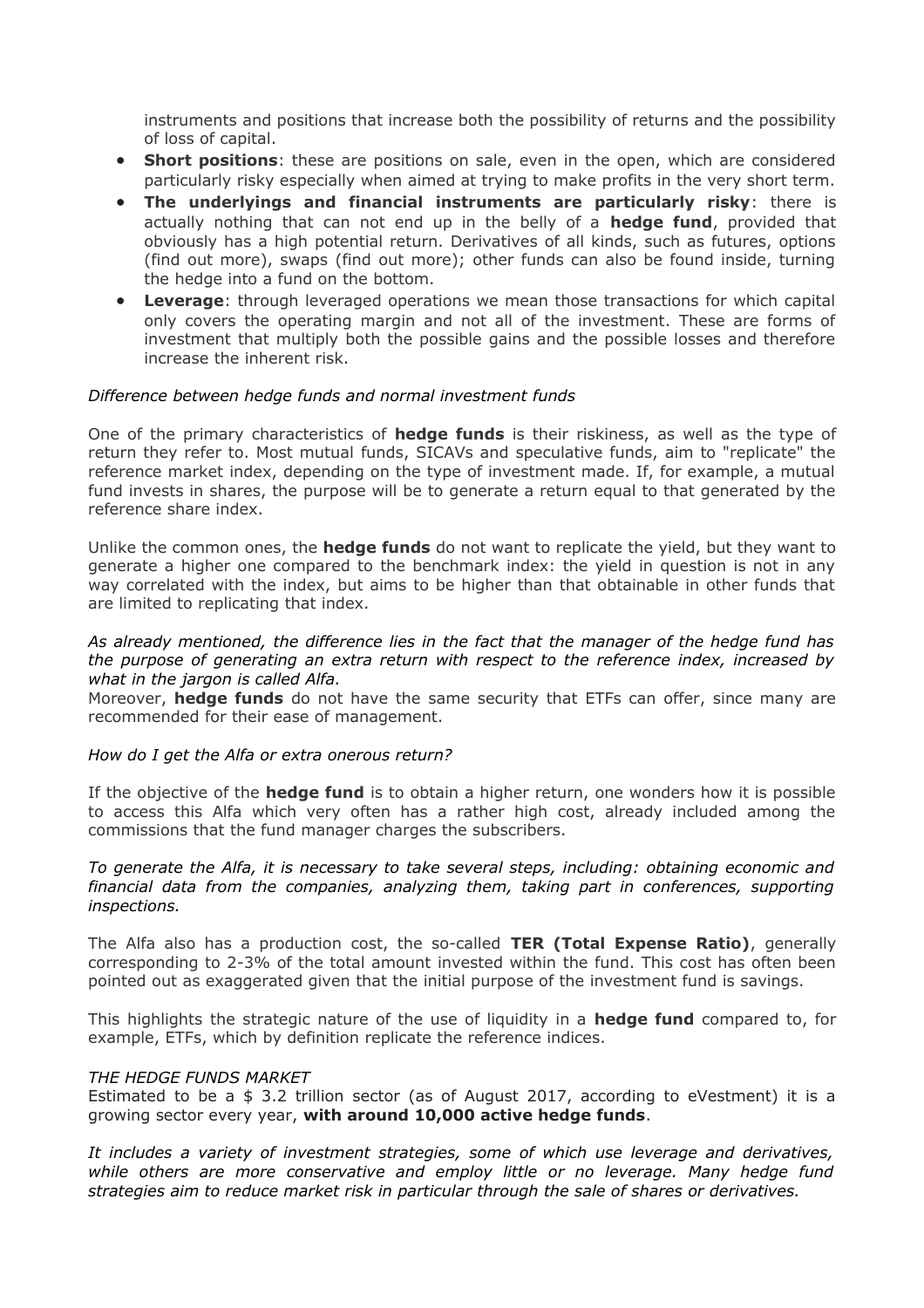*Most hedge funds are highly specialized, based on the specific skill of the manager or management team.*

The performance of many **hedge fund strategies**, particularly value-based strategies, does not depend on the direction of the bond or equity market, unlike conventional equity or mutual funds (mutual funds), which are generally exposed to market risk. at 100%.

Many **hedge fund** strategies, particularly arbitrage strategies, are limited on the amount of capital they can successfully employ before returns diminish. As a result, many successful hedge fund managers limit the amount of capital they will accept.

**Hedge fund managers** are generally highly professional, disciplined and diligent. *Their returns over an extended period outperformed standard equity and bond indices with lower volatility and lower risk of loss compared to equities. Beyond the medium, there are some really exceptional artists.*

Investing in **hedge funds** tends to be favored by more sophisticated investors, including many Swiss banks and other private banks, who have lived and understood the consequences of the main stock exchange corrections. Many endowments and pension funds allocate assets to hedge funds.

## **MEDITERRANEO HEDGE FUND**

**Mediterreaneo Hedge Fund** aims to produce returns that are constant over time, with a low correlation with the reference markets, through individual investments with high financial risk, but with the possibility of very fruitful returns: dividing the risks into a number of transactions, a single "well" operation can balance different operations without return.

**Mediterreaneo Hedge Fund** intends to build a financial world in which the securities are managed on their own. In fact, with the collaboration of the advisors of the various counterparties of the transaction, the blockchain will be an innovative technological infrastructure through which to communicate the smart contracts that automate the entire life cycle of a financial instrument, including the payment phase of the coupons. to each individual investor, on each fixed date. This means that the issuer (in the case of a bond, for example) can directly and automatically pay interest and repay the capital to investors in line with the code set in the smart contract, which was evidently written on the basis of the contents of the bond regulation, previously drawn up by lawyers.

*Thanks to the implementation of the blockchain that will operate in a very close relationship with applications that make use of Artificial Intelligence, the majority of operations, starting from the collection phase, sending quarterly reports to subscribers, payment of fees to advisors and funds managers, as well as the payment of the coupons and the divestitures to the subscribers will be decentralized and automated.*

*This modus operandi will allow the managers a total transparency of the fund's operations, an enormous saving on costs that generally characterize the management of each investment fund as well as on average returns much higher than those of the reference sector.*

#### *IN THE FUTURE, ALL WILL WORK USING OUR TECHNOLOGY. EVERYWHERE TODAY SEEMS OUR GREATER COMPETITORS, DIRECT AND INDIRECT, IN REALITY 'WITHIN A FEW YEARS WE WILL ASK USING OUR TECHNOLOGY.*

**Mediterreaneo Hedge Fund**, through these instruments and investment strategies just described, will invest in the following market segments (investment focus):

- *1. Liquidity*
- *2. Algos and AI activities*
- *3. Risk capital, through appropriate proprietary funds managed by third parties (fund of funds)*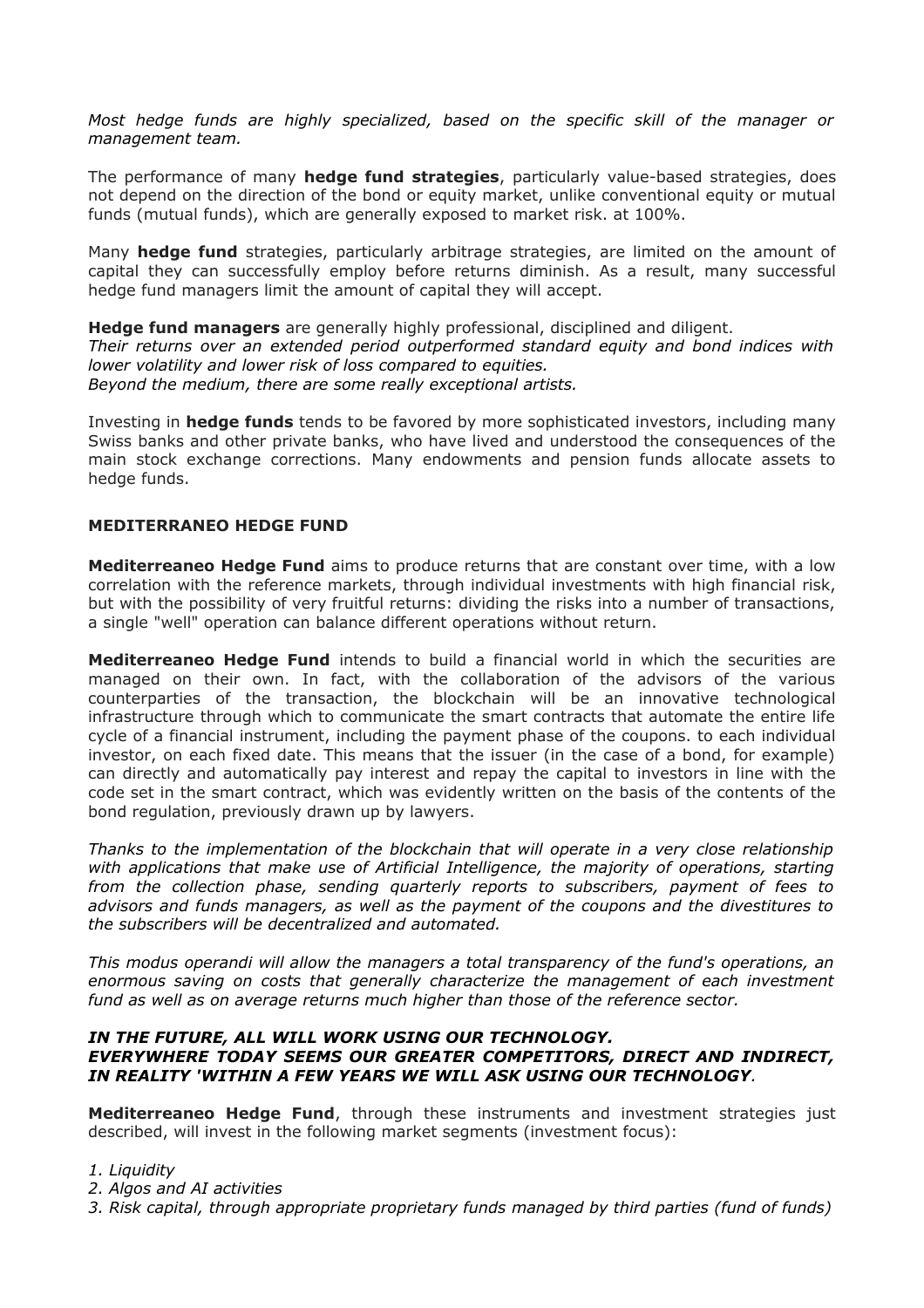- *4. Blockchain*
- *5. Patents*
- *6. PRE-IPO*
- *7. IPO*
- *8. Listed companies (equity through appropriate asset allocation)*
- *9. Real estate, through appropriate proprietary funds managed by third parties (fund of funds) 10. Lending*
- *11. Public and private pensions*
- *12. Raw materials*
- *13. Commodities*
- *14. Art*
- *15. Common funds*
- *16. Internet Money*
- *17. Bonds*
- *18. Royalties*
- *19. Government securities*
- *20. Currencies*
- *21. Emerging countries*
- *22. States in serious economic difficulty*

It is a common opinion that all **HEDGE FUNDs** are volatile: that everyone uses global macro strategies and place large bets on stocks, currencies, bonds, commodities and gold, while they use a lot of leverage.

**Mediterreaneo Hedge Fund** is actually a global macro **HEDGE FUND**. And as most HEDGE FUNDs will use derivatives for hedging purposes only or will not use derivatives at all, and will make little use of leverage as a fund that intends to operate on assets.

# **THE EXAMPLE OF THE WORLD BANK**

## **World Bank and Australia's Largest Bank Issue Bond Exclusively Through Blockchain**

*The World Bank and the Commonwealth Bank of Australia (CBA), the country's largest bank, have issued a public bond exclusively through blockchain technology, Reuters reports 2018, August 23. The World's Bank official mandate for the project was first unveiled August 10.*

*The A\$100 million (\$73.16 million) deal entails two-year bonds that will settle August 28 and have been been priced to yield a 2.251 percent return, according a CBA statement.*

*The prototype -- dubbed "Bondi" (Blockchain Operated New Debt Instrument, and a pun on Australia's most well-known beach) -- is being hailed by the participants as a milestone in automating decades-old bond issuance and sales practices. Reuters cites CBA executive general manager, James Wall, as saying that:*

*"You're collapsing a traditional bond issuance from a manual bookbuild process and allocation process, an extended settlement then a registrar and a custodian, into something that could happen online instantaneously."*

*As Reuters notes, Word Bank bonds are classified with an AAA rating -- the highest possible rating that indicates a high level of creditworthiness. The bank reportedly issues between \$50 and \$60 billion in bonds annually to foster economic progress in the developing world.*

*As Cointelegraph has reported, this May, Sberbank CIB -- the corporate and investment banking arm of Russia's largest bank Sberbank -- conducted the first blockchain-based commercial bond transaction in Russia.*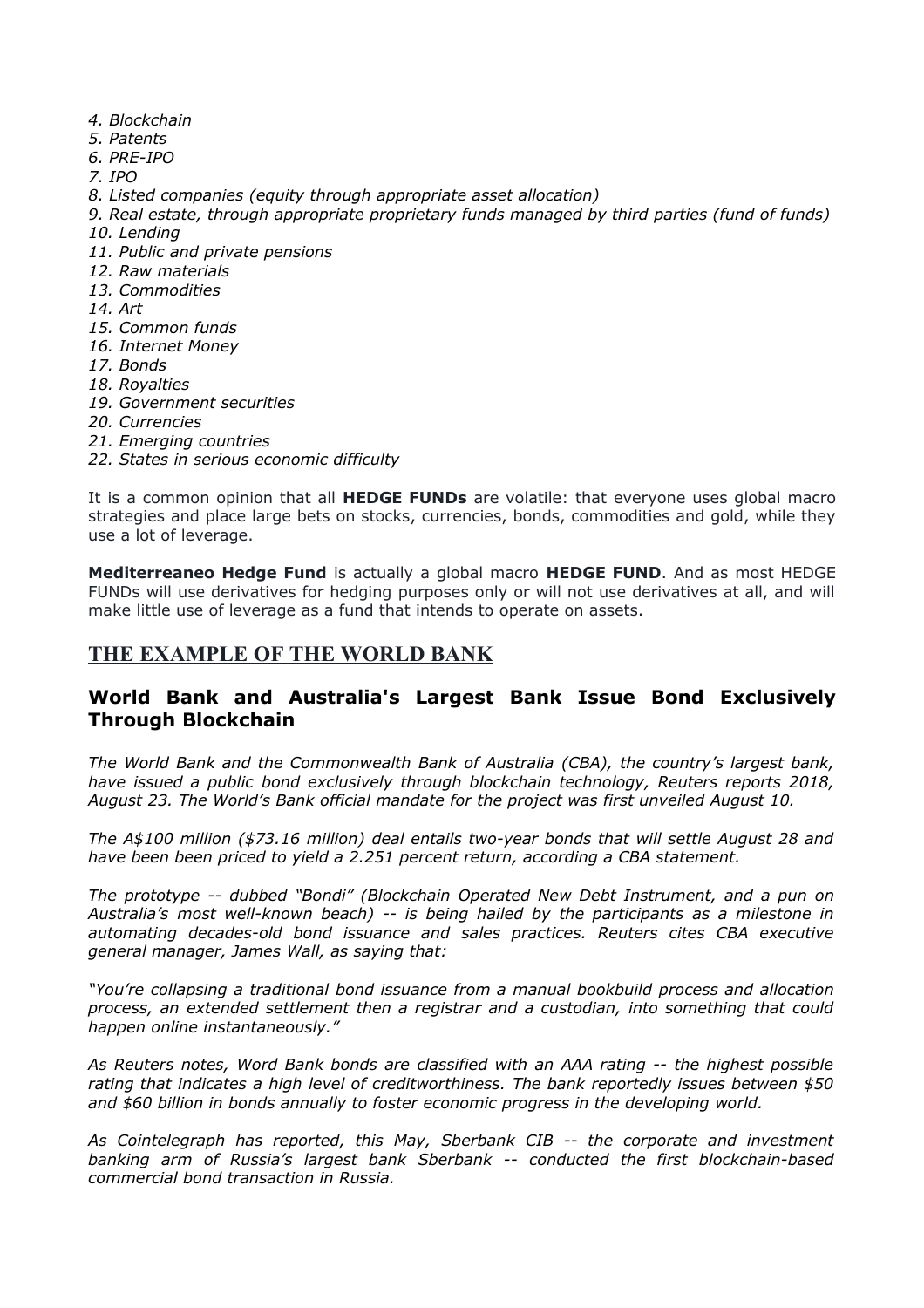*The transaction was completed in partnership with leading local telecoms firm MTS and the National Settlement Depository (NSD), and entailed the smart-contract enabled issuance of MTS corporate bonds for the value of RUB 750 billion (\$12 million) with 6-month maturity.*

*In Australia, major initiatives are underway to integrate blockchain across both the government and the financial sector. This July, IBM signed a five-year AU\$1 billion (\$740 million) deal with the Australian government to use blockchain and other new technologies to improve data security and automation across federal departments, including defense and home affairs.*

*As of December last year, the Australian Securities Exchange (ASX) has been working to implement blockchain technology to replace its current system for processing equity transactions, a project that Reuters today notes is slated to be completed by 2020.*

# **COLLECTION PLAN**

*Pursuant to Directive 2004/39 / EC, c.d. MIFID, and related implementing legislation, for professional investors are "those who possess the experience, knowledge and expertise necessary to make their investment decisions and to properly assess the risks that can be assumed in this way. ". Within this category, in turn, it is possible to make a further classification for the purpose of drawing up the collection plan. In particular, the subscription of shares of the Fund to investors will be permitted c.d. Professional respecting the following minimum investments:*

- *Professional investors: € 125.000,00*
- *Institutional investors: € 500.000,00*

*Collection operations will also be allowed through the c.d. Private Placement Program, that is to say, a series of transactions through which private issuers offer newly issued financial instruments that are placed at a limited number of international recipients.*

In order to facilitate communication with such a multiplicity of actors, agreements and collaborations will be allowed with intermediaries in the sector, such as the so-called Placement Agents, formalized with ad hoc contracts.

## **INSTITUTIONAL INVESTORS**

*An institutional investor is an economic operator that makes considerable investments in a systematic and cumulative manner, having huge financial possibilities of his own or entrusted to him. In the category of institutional investors belong, in principle:*

- *a) Insurance companies*
- *b) Savings management company*
- *c) Credit Lombard transactions with specific banks*
- *d) Banks and investment firms*
- *e) Other authorized or regulated financial institutions*
- *f) Financial and family holdings*
- *g) Undertakings for collective investment and management companies of these bodies*
- *h) Pension funds and related management companies*
- *i) Funds of funds*
- *j) Foundations*
- *k) Family Office*
- *l) Social funds*
- *m) Sovereign funds*
- *n) Professional order funds*
- *o) High Net worth individual*
- *p) Any specially created public funds*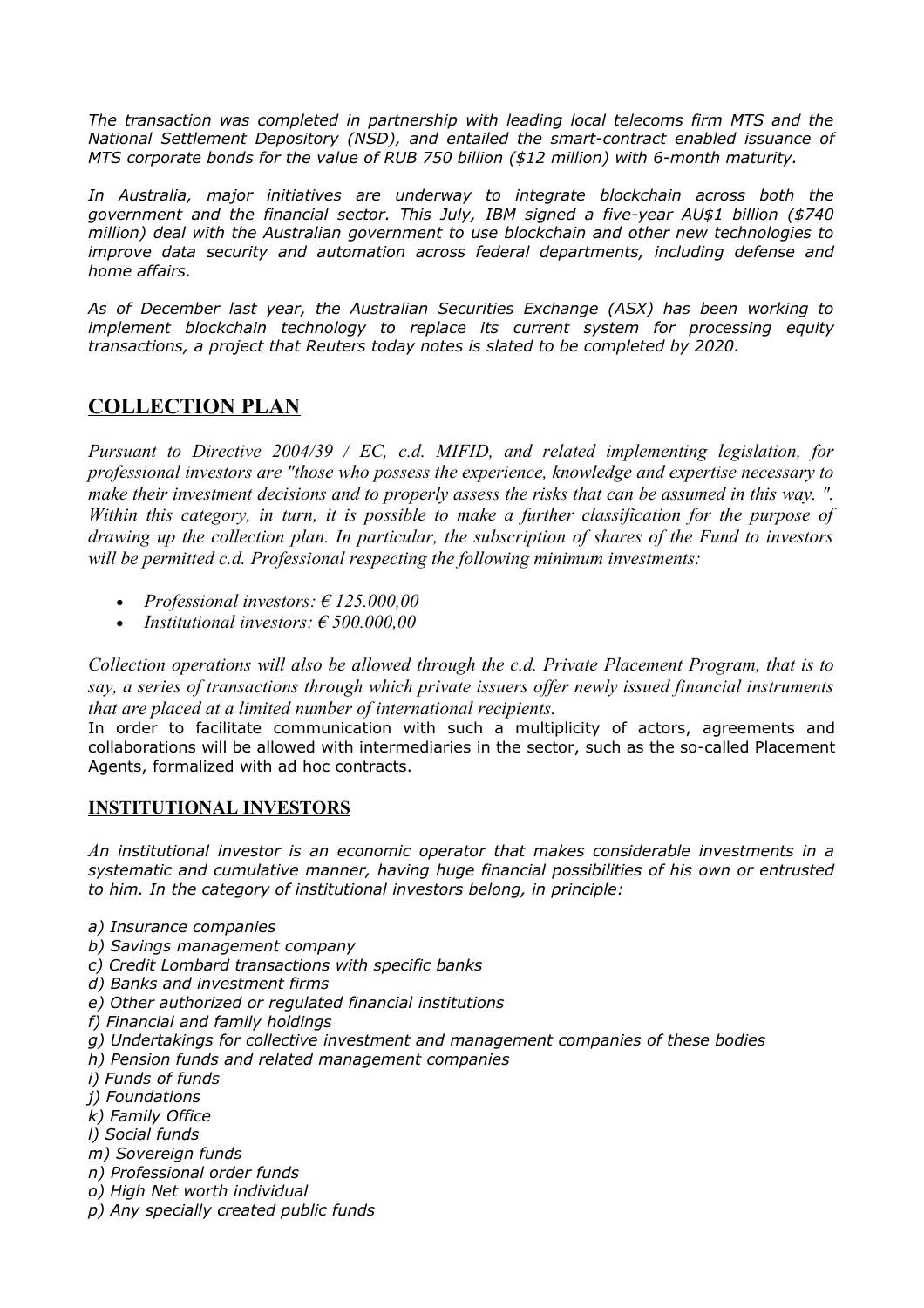*q) Multinational companies r) B.E.I.*

*The collection phase, always the most complex, difficult and very expensive for each new management team is actually the flagship of our technology. It is no coincidence that the implementation of our blockchain started last 27 July 2018 started from fundraising activities.*

*Today there are many investment funds investing in ICO, Cryptovalute, blockchain-oriented companies, but ALL EVERYONE, while investing in futuristic technologies have an approach with their market, and especially in the phase of capital collection, archaic, prehistoric and obsolete.*

*The technology being implemented, thanks to the simultaneous use of DLT and Artificial Intelligence, will become a global reference point in the investment management sector, as it allows direct, decentralized and intelligent collection (AI), a collection oriented to the own target of reference, without recurring to expensive intermediaries that in the majority of cases are also a great waste of time.*

*During the collection phase, FIAT currencies and the main Cryptocurrencies will be accepted. With the subscriptions in Cryptocurrencies, in order to preserve the investor's investment from speculation, the typical strategy of "stablecoin" will be used thanks to the issue of our unlisted token.*

The **"stablecoin"** are cryptocurrencies that want to eliminate one of the biggest problems in the crypto sector: price volatility. They are anchored to benchmarks.

**Stablecoin**, a type of cryptocurrency that makes stability its raison d'etre. To maintain this, the stablecoin, instead of relying on the currents of the cryptomercati, are anchored to other resources, such as gold or the US dollar. This without binding to any central bank, thus maintaining the "anarchist" spirit of the bitcoins.

*The difference that immediately jumps to the eye between stablecoin and cryptocurrencies like bitcoin and ether, is that stability allows a stablecoin to be adopted as a means of payment. In our case it will be used as an investment vehicle.*

*There are three main types of stablecoin. The first type is the collateral stablecoin in fiat currency.*

*It is based on the fact that a certain amount of legal currency, such as the dollar, is deposited to guarantee the issuance of the cryptocurrency and the stablecoin are issued proportionately one by one with respect to this legal currency. Although this method is solid, it requires centralization and reliance on a custodian, which will be checked periodically by reviewers. The system can be expensive. And even out of a stablecoin, with these characteristics, will have a cost, since it can only be done through a bank transfer or postal checks. To this family belong stablecoin like Tether and Digix Gold, which however as collateral has gold instead of the dollar.*

In the **stablecoin** of the second type, the collateral is instead supported by other cryptocurrencies and not by dollars or gold. In this way, everything can remain on the blockchain and there is no need for a central authority. But there is a ma: cryptocurrencies are unstable, which means guarantees will fluctuate. But a stablecoin that should be defined should not float. So? To solve this problem, stablecoin is over-guaranteed, so that it can absorb price fluctuations in the collateral. To be clear, it means that you need to deposit, for example, \$ 200 worth of value in ethereum to receive \$ 100 in stablecoin in return. Thus, even if the price of the underlying asset depreciated by 20%, the stablecoin would keep its price stable as there are still \$ 160 worth of ethereum to support its value.

*However, in the case of a black swan (an unpredictable financial event), due to which the underlying cryptocurrency would lose all its value, the stablecoin would also collapse and the*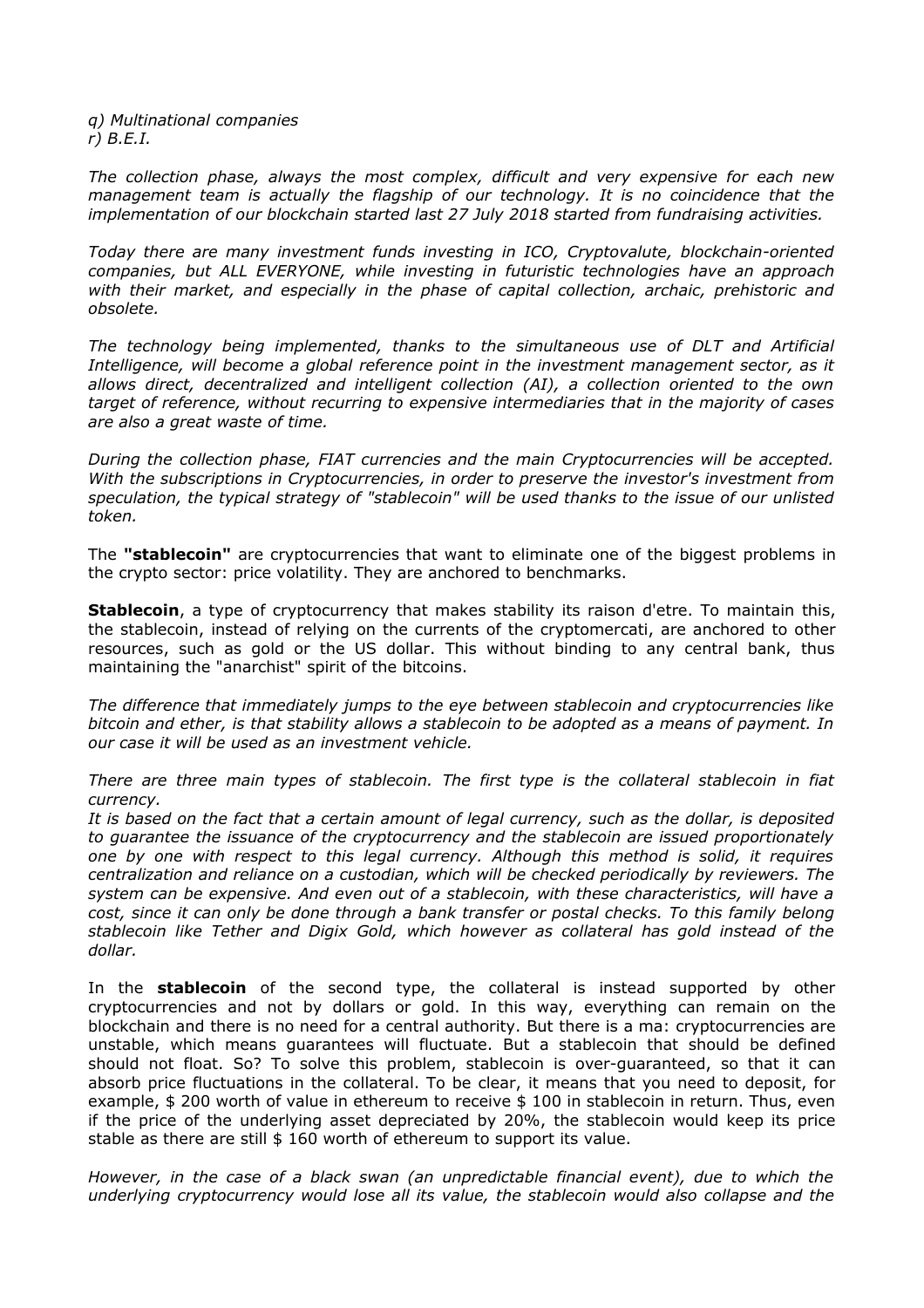*losses of those who held it would even be amplified due to the over- warranty. This is why some experts strongly discourage this approach. The first stablecoin to use this scheme was Bit Usd (collateralized with BitShares), created by Dan Larimer in 2013. Then there is Dai by Maker Dao, guaranteed by Ether.*

*The last family of stablecoin is that of the "non-collateralized", that is without guarantees. They are based on trust. Those who buy them believe that the price will remain fixed at one dollar, without any kind of arbitrage of the markets to maintain its stable value. In practice, the supply of money is dictated by the value on the stablecoin market. If the price exceeds one dollar, the money supply increases to bring it down, and when the price is less than one dollar, the supply decreases.*

*This type of mechanism aims to create upward and downward pressure on price. If, in short, enough people believe that the system will survive, this belief will lead to a virtuous cycle that will guarantee its survival. The best known example of this type of stablecoin is Basecoin. But there is also Carbon: created by a group of Stanford and Columbia University graduates, it is compatible with smart contracts, which give it a certain financial value.*

*Our stablecoin will be called "MHF" and will most likely be anchored at the price of gold.*

# **ROADMAP**

- *1. Establishment of the Public Company in Dublin : 18.12.2017*
- *2. Incubation at Coworking DOSPACE Dublin : 18.12.2017*
- *3. Receiving documents from the Irish CRO : March 2018*
- *4. Due diligence depository bank ===> IN PROGRESS*
- *ITER started with Bank of Ireland on 2/7/2018 5. Start of Pre-IPO phase ===> IN PROGRESS We are already talking to Borza from Malta and Euronext for IPO in Paris*
- *6. Collection of the first capitals on the market ===> IN PROGRESS*
- *7. The first phase of investments starts*

*8. IPO*

- *9. The second phase of investments starts*
- *10. The development of the blockchain begins ===> IN PROGRESS Start Blockchain implementation 27/7/2018*
- *11. Transformation into ICAV ===> IN PROGRESS*

**On August 10th we were contacted by the Irish Central Bank, who requested a meeting after August**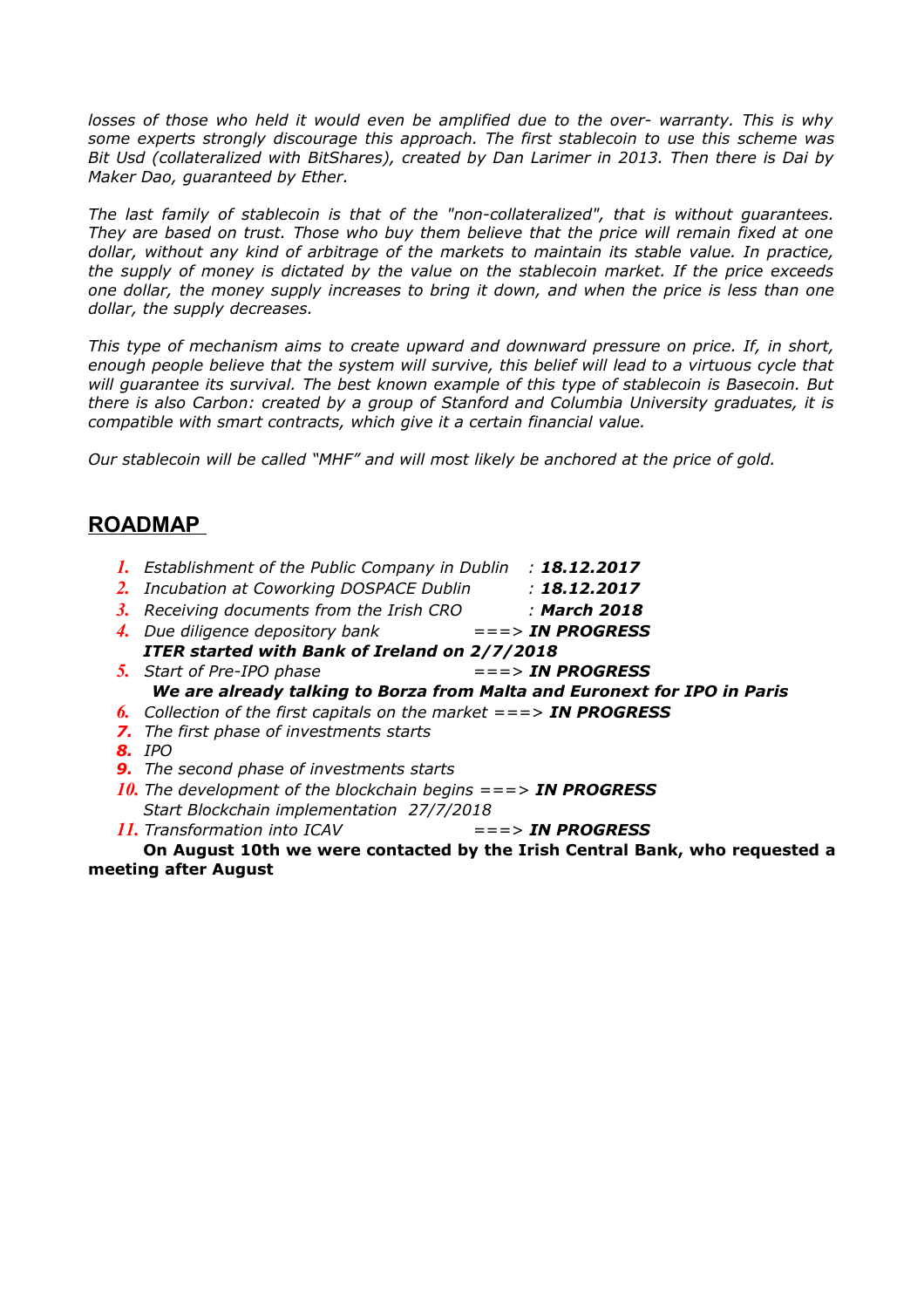# **ORGANIZATION OF MEDITERRANEO HEDGE FUND**

Figure 2 summarizes the organizational model of the hedge fund we want to build.



This organization sees as protagonists:

the Management Company, the Prime Broker, the Administrator, the Auditor and the subscriber Investors

By virtue of their privileged informational position vis-à-vis the fund, some of these parties may even become promoters of the fund itself, favoring subscriptions by investors.

**The Prime Broker** plays the most important role in the realization of the operations of a hedge fund, providing a heterogeneous set of financial services through which the choices matured by the managers on the markets are realized. Prime Broker is a financial intermediary on an international scale, generally from major financial institutions, which has an adequate capitalization and a global operational structure.

**Prime Broker** acts as an agent in the settlement process, making financial transactions arranged by the manager with the utmost confidentiality. The Prime Broker also plays a role as lender of the manager, granting credit lines and lending the necessary securities to give rise to short sales and acquiring directly suitable guarantees against the credit disbursed to the fund.

At the same time the **Prime Broker** operates a tight control on the risk exposures of the hedge fund, in order to ensure financial stability conditions.

Among the services provided by Prime Broker there are also those of holding and depositing the fund's liquid assets and transferable securities, the care of the clearing and settlement process and the recording of all market transactions. Finally, the Prime Broker, precisely because of the in-depth knowledge of the fund, proposes itself as an intermediary in promoting the fund and facilitates the investment approach to a wider circle of potential investors.

**The Administrator** is an external entity entrusted with two fundamental activities: the administrative function of the hedge fund, both on the financial markets and towards investors and supervisory authorities, and the certification function of the fund's activity. By outsourcing the administrative functions typical of the fund, the manager thus avoids taking energy and time away from financial management activities and enduring excessive investments in IT infrastructures and the development of professional skills other than his co-operation.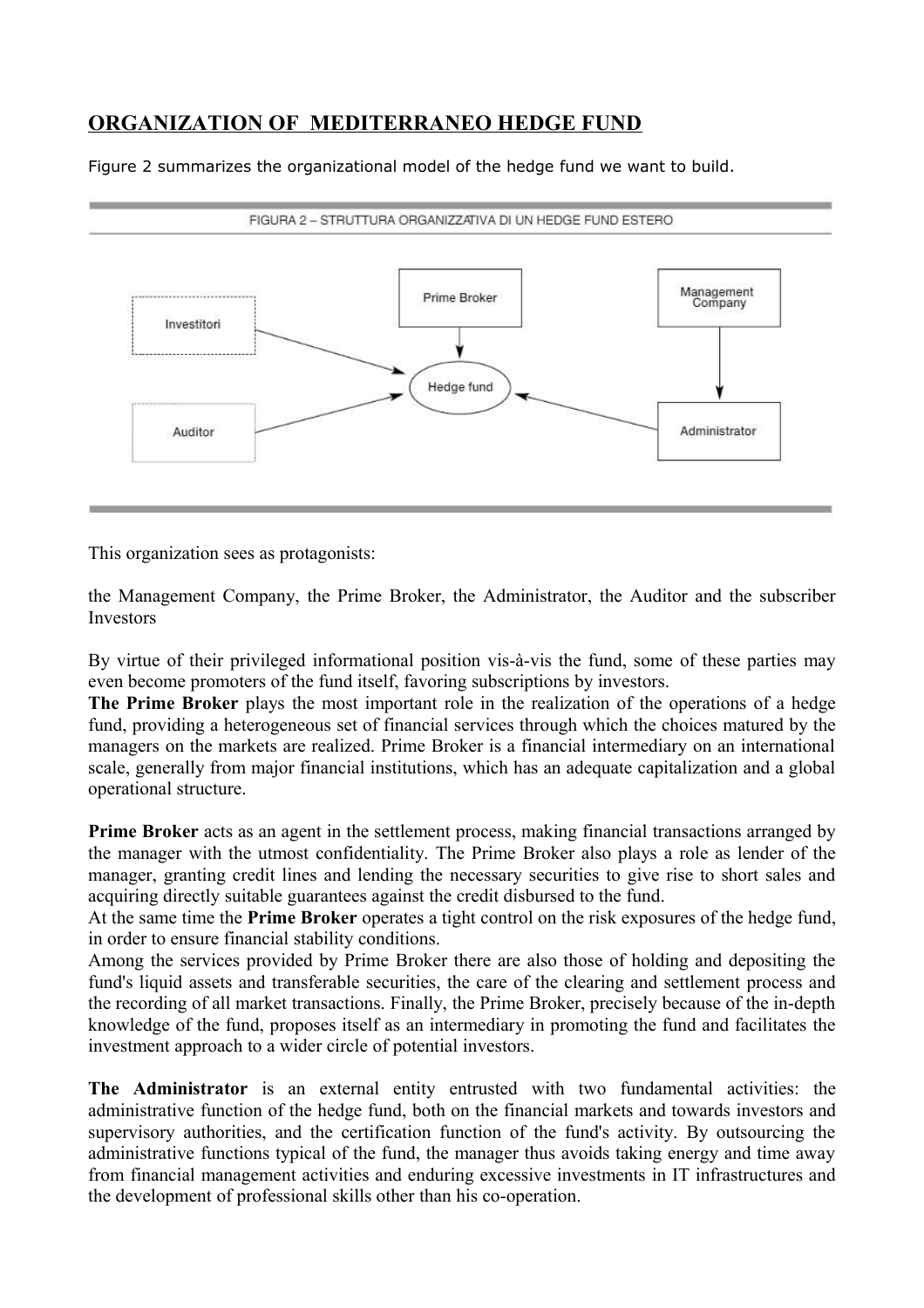The support provided by the Administrator generally involves back-office activities, the keeping of fund accounting, registration and control of transactions involving the purchase and sale of units in the fund and compliance with the supervisory bodies. As regards the certification activity, the Administrator assists the financial management of the fund on the markets, produces detailed reports for the hedge fund manager on the fund assets and highlights the available liquidity for investments, the available securities to offer as a pledge and the transactions made by the manager.

It also evaluates the positions of the fund in accordance with the fund regulations, determines the correct application of the accounting standards, calculates the NAV of the fund and settles the commissions to the manager. A further task of the Administrator is to realize equalization systems for the calculation of performance fees. The charges related to the activities performed by the Administrator are directly attributable to the fund and not to the Management Company.

**The Auditor** is responsible for certifying that the NAV of the fund, calculated by the Administrator, is correct and calculated according to the criteria established by the regulations in force.

**Investors who are subscribers** are subjects with a long-term vision, experts in the world of finance, with considerable investment availability and aware of the risks associated with investing in securities.

This is our current organization:

## **FOUNDING MEMBERS**

- **Mediterraneo Capital Ltd**, investment company under English law, 35% of the shares
- **Mediterraneo Blockchain Ltd,** investment company in the Blockchain sector under English law, 5% of the shares
- *Meti Consulting Ltd, Malta-based advisory firm, Corporate Advisor of Borza di Malta, 15% of the shares*
- **Mediterraneo Advisor srl,** advisory company based in Italy, 15% of the shares
- **ANTONIO CENSABELLA,** long-term investor active for over 10 years in the venture capital, private equity, private debt, NPL real estate, 10% of the shares
- **ROSARIA INGRASSIA,** already founder of Mediterraneo Advisor srl, 10% of the shares
- **CARMELO CENSABELLA,** already founder of Mediterraneo Advisor srl, and Mediterraneo Capital ltd, 10% of the shares

## **MANAGEMENT**

- **ANTONIO CENSABELLA,** CEO & Hedge Fund Manager
- **CARMELO CENSABELLA,** Director
- **MARK HEGARTY,** Secretary (irish manager)
- **MICHELE DE BUONO,** CTO & Blockchain development
- **GIROLAMA DI GIOVANNI, Lawyer** (italian manager)

**STRATEGIC PARTNERS**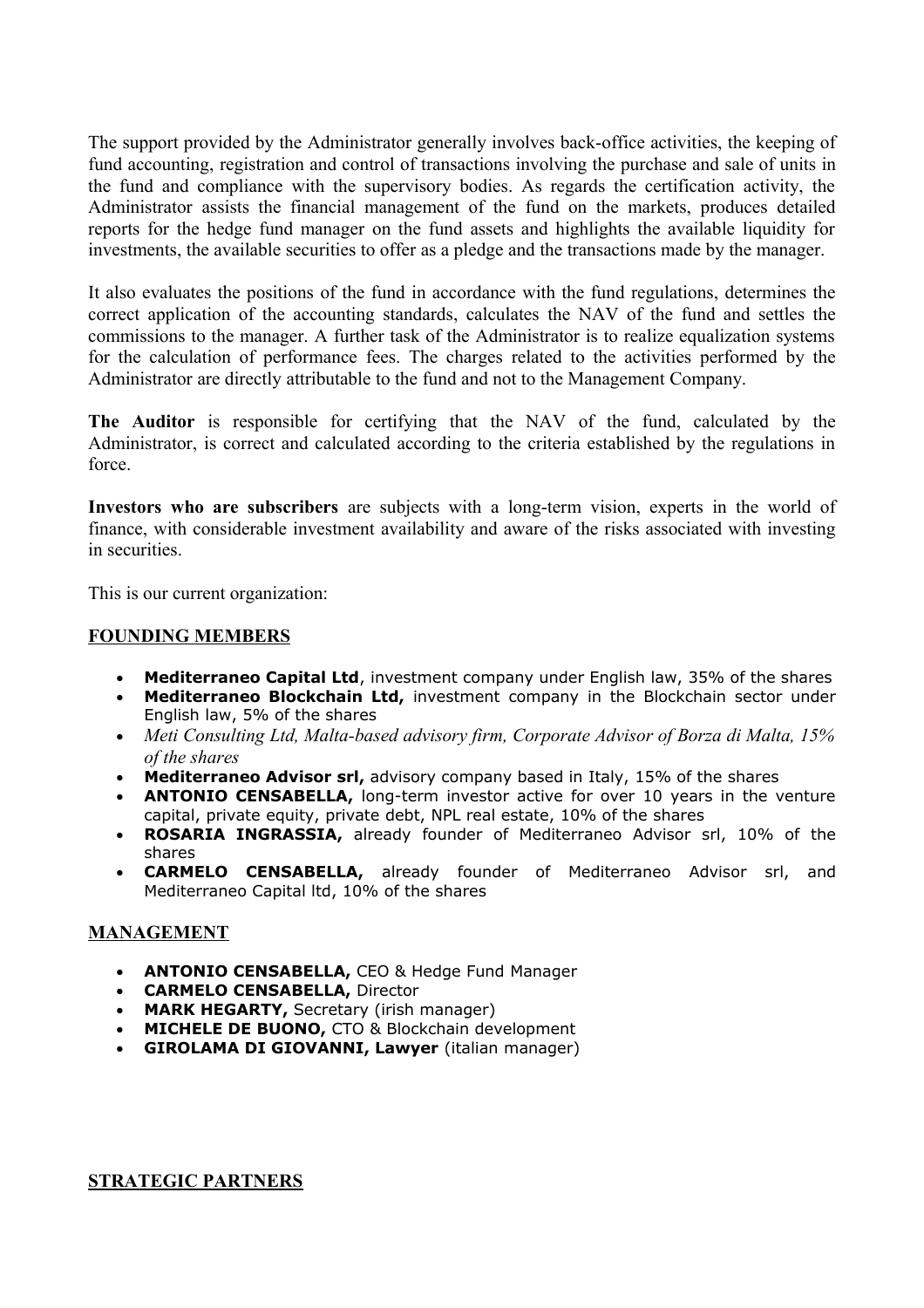- **Bank of Ireland, Custodian**
- **Do Space Dublin,** Irish incubation
- **B2tobe ltd,** Malta agency

The construction of strategic partnerships is currently underway globally

## **ADVISORY BOARD**

**Mediterraneo Advisor srl,** advisor for Italian markets

The construction of the advisory board is currently underway globally.

## **BUSINESS MODEL**

The portfolio of our speculative fund will be the result of a dynamic and continuous investment process based on numerous selection activities, due diligence, yield analysis and strategies. In Figure 4, a series of distinct activities comprising the entire investment process were identified and represented in a schematic form.



The first step in the process of composing the portfolio of our **hedge fund** is the collection of data and information which, compared to the traditional investment sector, presents greater difficulties. The sources may be the fund managers themselves, depository banks, brokers, specialized magazines and financial databases. In this phase, direct contact with the managers is not excluded, either with those of proven talent already present on the market or with potential new managers.

Through an in-depth screening activity, the performance and risks assumed in the past by the various managers are verified and the selection and diversification process begins, based on the characteristics identified. We proceed with the analysis of the strategies implemented by the managers in particular market conditions or in certain time periods, and of the investment style typical of each of them, deriving from the use of certain financial instruments, leverage, diversified positions and of particular critical factors.

The quantitative analysis is based on the statistical calculation of the most representative financial ratios relative to the results achieved in the past by the managers, establishing the track records (the best returns per manager). The qualitative analysis is a real comparative analysis of the managers aimed at establishing the contribution to the result obtained conferred by the manager's ability and the winning strategy.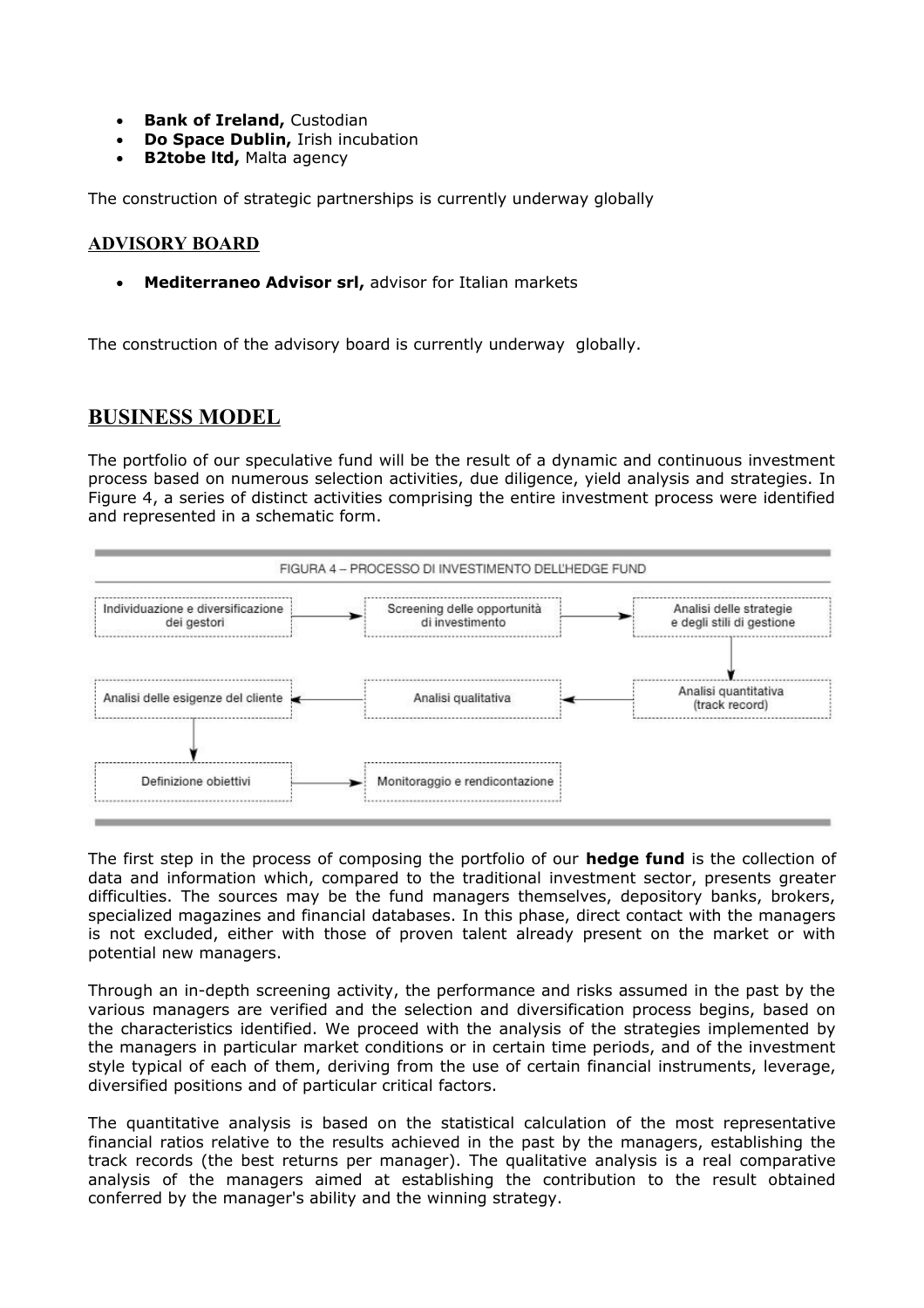After the analysis of the manager, the focus is on the customer in order to verify the actual investment needs and identify the capacity for risk tolerance, or its risk / return profile. Therefore, the methods and terms of investment are established on the basis of pre-set return targets, volatility and diversification.

Finally, the investment process involves constant and continuous monitoring of the activities carried out by the managers to ensure compliance of management styles and strategies adopted to the objectives set.

Here is described instead what will be in detail our operations:

## AGRESSIVE GROWTH

Investments in equity securities that are expected to accelerate in earnings per share growth. Generally high P / E ratios, low or no dividends; stocks often smaller and micro-caps that should register rapid growth. The management of this type of operation includes specialized sectoral funds such as technology, banking ict, AI, Robotics, biotechnology. Covers that reduce holdings in the event of a fall in profits or in the event that stock indices are unavailable. "LONG" investment approach. Expected volatility: high

## DISTRESSED SECURITIES

Purchase of equity securities, trade payables at large discounts by companies that are in the pre-bankruptcy phase or corporate restructuring. Profits will come from the lack of understanding of the market in the real value of heavily discounted securities and from the fact that most institutional investors can not hold lower quality investment grade securities. (This sales pressure creates a strong discount) The results generally do not depend on the direction of the markets. Expected volatility: Low - Moderate

## EMERGING COUNTRIES

We will invest in stocks or debt from emerging (less mature) markets that tend to have higher inflation and volatile growth. Short selling is not allowed in many emerging markets and, as a result, effective hedging is often not available, although Brady Bonds (bonds denominated in dollars issued mostly by Latin American countries) may be partially covered by futures on the US Treasury and currency markets. Expected volatility: very high.

#### FUND OF FUNDS

It will be a combination of hedge funds and other pooled investment vehicles. This combination of different strategies and asset classes aims to provide a more stable long-term investment return than any single fund. Returns, risk and volatility can be controlled by the mix of underlying strategies and funds. Conservation of capital is generally an important consideration. Volatility depends on the mix and the relationship of the strategies used. Expected volatility: low - moderate.

## FIXED INCOME

Investment with primary focus on yield or current income rather than solely on capital gains. It can use leverage to buy bonds and sometimes fixed income derivatives in order to profit from capital appreciation and interest income. One of the main and recurrent activities that produce continuous cash flow. Expected volatility: low

MACRO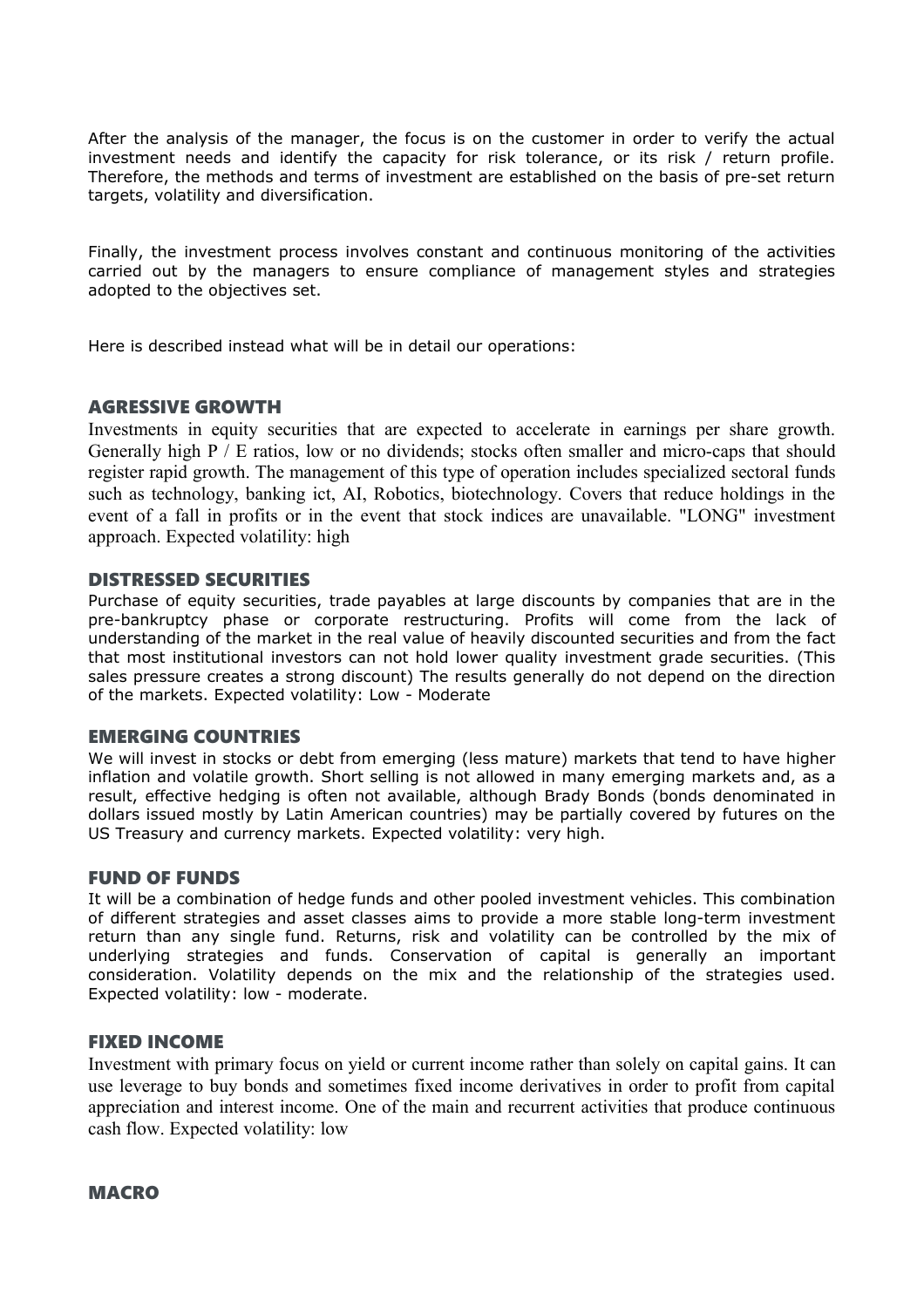This type of investment will seek to benefit from changes in global economies, typically driven by changes in government policy that affect interest rates, in turn influencing currency, equity and bond markets. Participation in all the main markets - stocks, bonds, currencies and raw materials - even if not always at the same time. Use leverage and derivatives to accentuate the impact of market moves. Use coverage, but bets on leveraged events tend to produce the greatest impact on performance. Expected volatility: very high

#### ARBITRAGE

This type of investment consists of attempts to hedge most market risks by clearing positions, often in different securities of the same issuer. For example, they may be long term equity and short equity convertible bonds. It can also use futures to hedge interest rate risk. It focuses on obtaining returns with a low or no correlation with respect to equity and bond markets. These relative value strategies include arbitrage of fixed income, mortgage-backed securities, arbitrage of the capital structure and arbitrage of the closed-end fund. Expected volatility: low.

#### SECURITIES HEDGING

It is an investment topology equally divided between long and short equity portfolios generally in the same sectors of the market. Market risk is significantly reduced, but effective stock analysis and stock selection are essential for achieving meaningful results. Leverage can be used to improve returns. Usually low or no correlation with the market. It sometimes uses market index futures to cover systematic (market) risk. Relative reference index usually Tbills. Expected volatility: low

#### MARKET TIMING

This type of investment assigns assets between different asset classes based on the view of the manager of the economic outlook or the market. The portfolio's emphasis can fluctuate widely across asset classes. The unpredictability of market movements and the difficulty of timing entry and exit from the markets increase the volatility of this strategy. Expected volatility: high

#### OPPORTUNIST INVESTMENTS

In this case the focus of the investment changes from strategy to strategy as opportunities arise to profit from events such as IPOs, sudden price changes often caused by temporary disappointment of profits, hostile offers and other event-related opportunities. It may use several of these investment styles at any given time and is not limited to any particular investment or investment class approach. Expected volatility: variable

#### **MULTI STRATEGY**

In this case the investment approach is diversified by using different strategies simultaneously to realize short and long term gains. Other strategies may include trading systems such as trends and various diversified technical strategies. This investment style allows the manager to overweight or underweight various strategies to make the most of current investment opportunities. Expected volatility: variable

#### SHORT SELLING

In this case, short-term securities are being sold in anticipation of being able to buy them back at a lower price due to the valuation by the manager, the overvaluation of the securities, or the market, or in anticipation of disappointments from gains often due to irregularities. accounting, new competition, change of management, etc. Often used as a hedge to offset long-only portfolios and those who believe the market is approaching a bearish cycle. High risk. Expected volatility: very high.

#### EXTRAORDINARY SITUATIONS

We will invest in event-driven situations such as mergers, hostile acquisitions, reorganizations or leveraged buy-outs. It may involve the simultaneous purchase of shares in acquired companies and the sale of shares in its acquirer, hoping to profit from the spread between the